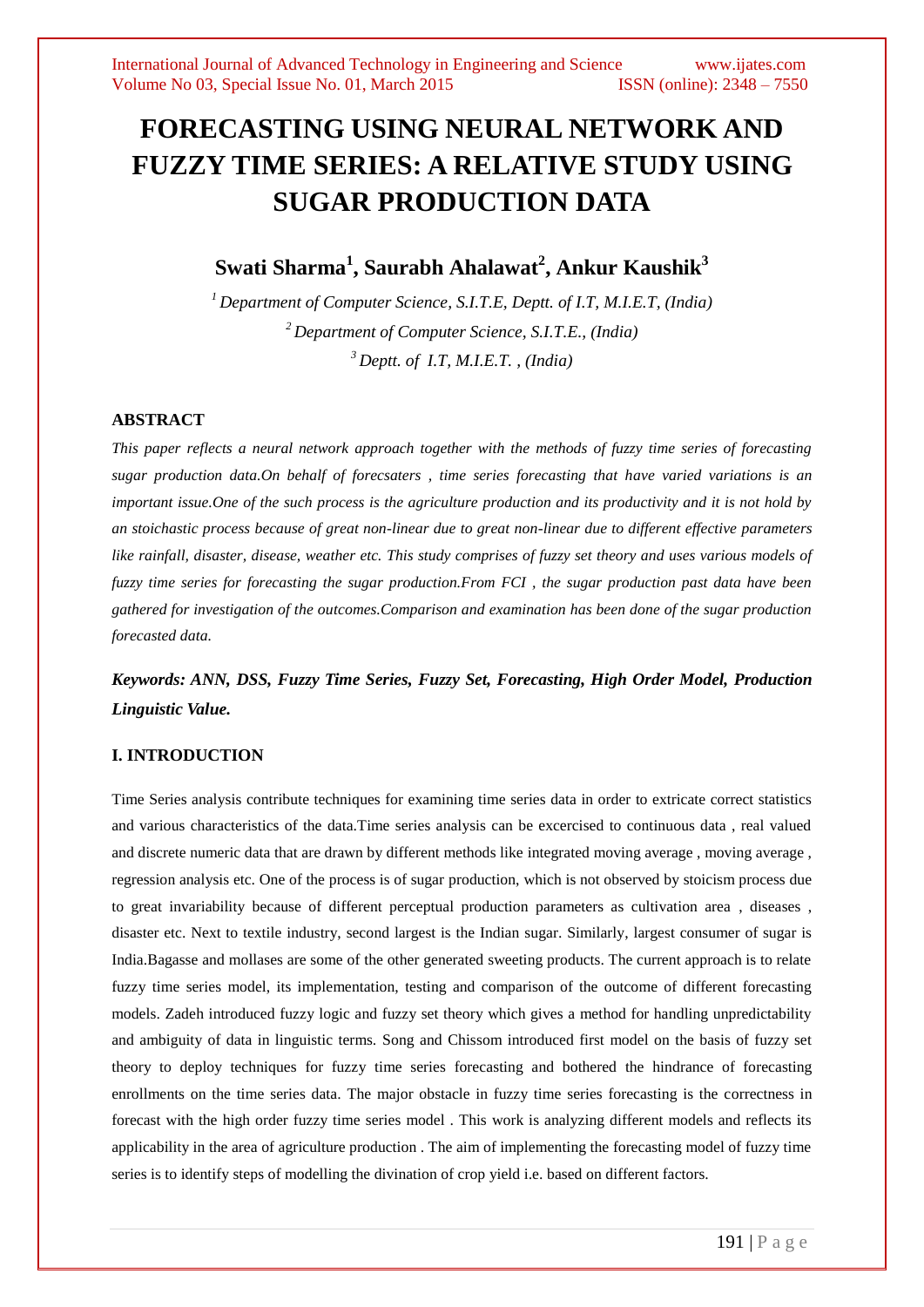## **II. ARTIFICIAL NEURAL NETWORKS**

Neural networks have been related to time-series prognostication since many years from forecasting stock prices and point out tasks for analyzing the expansion of tree rings. In substance all anatomy of time series prediction are conceptually alike. The given data  $X = X(\tau)$  it differs as a function of time  $\tau$ , it is practical to learn the function which maps **X**τ+1=**X**τ. Feed-forward networks can be registered straightly to the issues of this pattern in relation that the data is processed apriori. Assume a single variable *x* it differs with time, a customary commence is to sample *x* at equal time intervals to furnish a series of examination *X*τ-2, *X*τ-1,*X*τ and so on. Thus we can collect such observations and reflect them as the input vector and use examination  $X\tau$ +1 as the targeted value. By moving along the time axis ,considering a single sample at a time we can frame the training set for the issue At once we have trained the network we should then be able to reflect an another vector *X'*τ-2, *X'*τ-1, *X'*τ and assume *X'*τ+1. Thus known as *one step ahead* prediction.

#### **2.1 Neural Network Topologies [13]**

*(A). Feedforward neural network:* The simplest of all the ANN is the feedforward. According to this type of network, there are input nodes then hidden nodes and finally output nodes and thus output is received from output nodes. This is free from loops and cycles. Processing can be extended till hierarchichal units but no reversible connections are there.

*(B). Recurrent network:* Feedback of connections are contained in recurrency of neural network. Recurrency of neural network are bidirectional model of data flow, unlike feedforward network. The data is processed linearly to output from input in feedforward network but in recurrency of neural network data is processed from later to earlier processing stages.

### **2.2 Training of Artificial Neural Networks [13]**

Configuration of neural network directly or via a relaxation process produce a set of desired outputs. A method to set connection strength is to set weight explicitly using prior knowledge . Another approach to train the neural network is by feeding its teaching pattern and allowing it to change weights as per some learning rule.. Classification of learning situations is follows:

**(a).***Supervised learning* or Associative learning in which training of network by providing matching input output patterns. These pairs are provided either by system containing neural network .

(b*).Unsupervised learning* or Self-organization in which an (output) unit is prepared to react to clusters of series within the input. In this area, the system is supposed to determine statistically main characteristics of the input population. Apart of supervised learning area, there is no a priori set of classification into which the series are to be characterized; relatively the system must deploy its individual presentation of the input stimuli.

*(c). Reinforcement Learning:* In this the learning may be defined as a middle type of the above two classification of learning. In this, the learning machine perform some action on the environment and gets a assessment response from the environment. The learning system rank its action nice (rewarding) or poor (punishable) on the basis of the environmental outcome and relatively adjusts the parameters.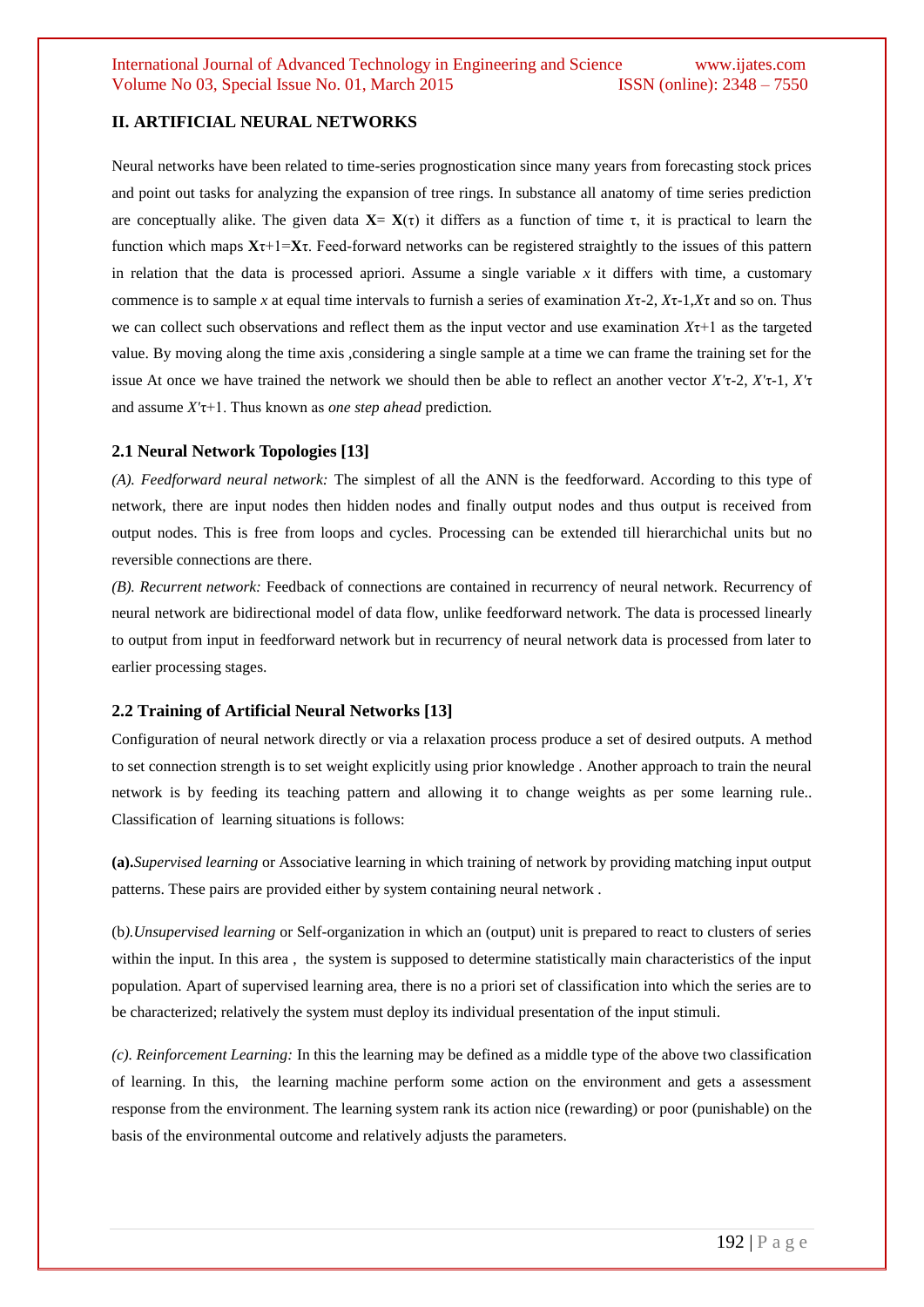#### **III. FUZZY TIME SERIES**

#### **3.1 Fuzzy Set Theory**

In the fuzzy set theory, the participation of an individual in a fuzzy set is a concern of degree . A function which allocates to each element a number in the closed unit interval [0, 1] which categorize the degree of membership of the element is called membership function where classical relations define only the presence of association between elements of two sets. Strength of association can be done by fuzzy sets.

#### **3.2 Fuzzy Time Series**

Here, the fuzzy relationship will be employed to demonstrate fuzzy time series. Accordingly, the values of fuzzy time series are fuzzy sets .There is also an association between the observations at time t and at previous times. At different times of observations, fuzzy relation is developed in three different scenario, in this forecasting have been done on the basis of time series data for the agricultural production.

#### **3.3 Basics of fuzzy time series**

Different properties and definitions of fuzzy time series forecasting seen in various papers and reproduced as follows:

**Definition 1.** With a continuum of grade of membership, a fuzzy set is a class of objects. Assume U be the universe of discourse,  $U = \{u1, u2, u3, \ldots, un\}$ , where *ui* are linguistic values of *U*, so a fuzzy set of linguistic variables *Ai* of *U* is described by

 $Ai = \mu Ai$  (*u*1)/*u*1+  $\mu Ai$  (*u*2)/*u*2+  $\mu Ai$  (*u*3)/*u*3 +  $\dots$  +  $\mu Ai$  (*un*)/*un* where  $\mu Ai$  is the membership function of the fuzzy set *Ai*, such that  $\mu A i$ :  $U = [0, 1]$ . If  $\mu j$  is the member of *Ai*, then  $\mu A i$  ( $\mu j$ ) is the degree of belonging of  $\mu j$  to *Ai*.

**Definition 2.** Assume  $Y(t)$  ( $t = \ldots, 0, 1, 2, 3, \ldots$ ), as a subset of *R*, be the universe of discourse on which fuzzy sets  $f_i(t)$  ( $i=1, 2, 3, \ldots$ ) defined ,  $F(t)$  is the combination of  $f_i$ , thus  $F(t)$  is defined as fuzzy time series on  $Y(t)$ .

**Definition 3(a).** Assume  $F(t)$  is because only by  $F(t-1)$  and is denoted as  $F(t-1) \rightarrow F(t)$ ; thus there is a fuzzy relationship between  $F(t-1)$  and  $F(t)$  which can be expressed follows:  $F(t) = F(t-1) * R(t, t-1)$ where " \* " is max–min composition operator.

Moreover, if fuzzy relation  $R(t, t-1)$  of  $F(t)$  is free of time *t*, i.e. to say at different times *t*1 and *t*2,  $R(t, t, t-1) =$ *R*( $t2$ ,  $t2 -1$ ), thus  $F(t)$  is known a time invariant fuzzy time series.

**Definition 3(b).** When  $F(t)$  is caused by more fuzzy sets,then  $F(t-n)$ ,  $F(t-n+1)$ , . . .,  $F(t-1)$ , the fuzzy relationship is shown as  $Ai1, Ai2, \ldots, Ain \rightarrow Aj$ 

where  $F(t-n) = Ai1$ ,  $F(t-n+1) = Ai2$ ,  $\ldots$ ,  $F(t-1) = A$ *in*. The relationship is known as *n*th order fuzzy time series model.

**Definition 4.** Assume  $F(t)$  is caused by an  $F(t-1)$ ,  $F(t-2)$ , ..., and  $F(t-m)$  ( $m>0$ ) the relations are time variant. The  $F(t)$  is known as time variant fuzzy time series and the relation can be represented as the fuzzy relational equation:  $F(t) = F(t-1) * Rw(t, t-1)$ 

where  $w > 1$  is a time (number of years) parameter by which the forecast  $F(t)$  has impact.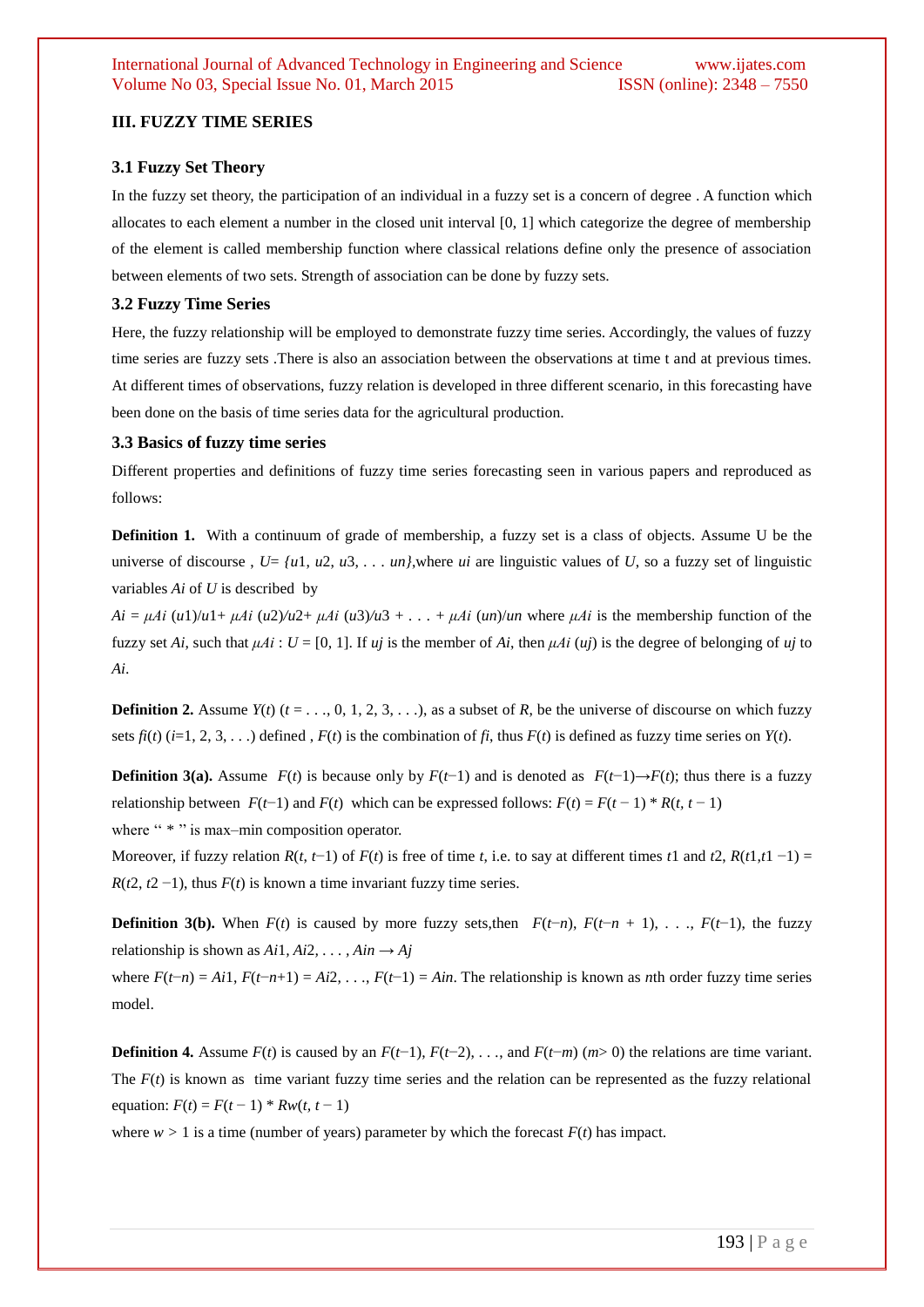## **IV. SUGAR PRODUCTION FORECASTING**

#### **4.1 Computational Steps by Fuzzy Time Series**

The simulation of the above mentioned algorithm is on the basis of 22 years (1988-89 to 2009-10) time series production data of FCI.

Step 1. To adapt the time series data describe the universe of discourse. Dmin and Dmax productions are required. So, universe of discourse U is described as [Dmin – D1, Dmax - D2], where D, and D2 are two proper positive numbers. According to the current scenario of production forecasting universe of discourse computed as  $U = [80, 290]$ 

**Step 2.** The universes of discourse is divided into 7 equal length intervals U1, U2,..., U7 as  $U1 = [80-110]$ , U2=[110-140], U3=[140-170], U4=[170-200], U5= [200-230], U6=[230-250], U7=[260-290].

**Step 3.** Describe seven fuzzy sets A1, A2, ..., A7 having few linguistic values on the universe of discourse U. Linguistic values are as follows:

A1: bad production,

A2: less than average production

A3: average production

A4: good production

A5: great production

A6: superb production

A7: enormous production

According to different intervals,the fuzzy set in respect of its membership are expressed as follows:

A1 : [  $1/u1, .5/u2, 0 u3, 0/u4, 0/u5, 0/u6, 0/u7$  ]

A2 : [.5/u1,.l/u2,.5/u3,0/u4,0/u5,0/u6,0/u7 ]

A3 : [ 0/u1,.5/u2,l/u3,.5/u4,0/u5,0/u6,0/u7 ]

A4 : [0/u1,0/u2,.5/u3,1/u4,.5/u5,0/u6,0/u7 ]

A5 : [0/u1,0/u2,0/u3,.5/u4,l/u5,.5/u6,0/u7 ]

A6 : [0/u1,0/u2,0/u3,0/u4,.5/u5,l/u6,.5/u7 ]

A7 : [0/u1,0/u2,0/u3,0/u4,0/u5,.5/u6, l/u7 ]

**Step 4.** According to the fuzzy input for various models the time series data are shown in table 1:

**Step 5.** For various models , the logical relations have been gathered.

Fuzzy Relationships

 $A_1 \rightarrow A_1, A_1 \rightarrow A_2, A_1 \rightarrow A_1, A_1 \rightarrow A_3,$  $A_2 \rightarrow A_4, A_2 \rightarrow A_2, A_2 \rightarrow A_2, A_2 \rightarrow A_1, A_2 \rightarrow A_2, A_2 \rightarrow A_3$ A3→ A3, A3→A2, A3→A4, A3→A4 A4→ A4, A4→A4, A4→A5, A4→A6  $A5 \rightarrow A2$ ,  $A6 \rightarrow A7$ ,  $A7 \rightarrow A3$ 

Groups are as follows:  $A1 \rightarrow A1A1A2A3$ A2→ A1A2A2A2A3A4  $A3 \rightarrow A2A3A4A4$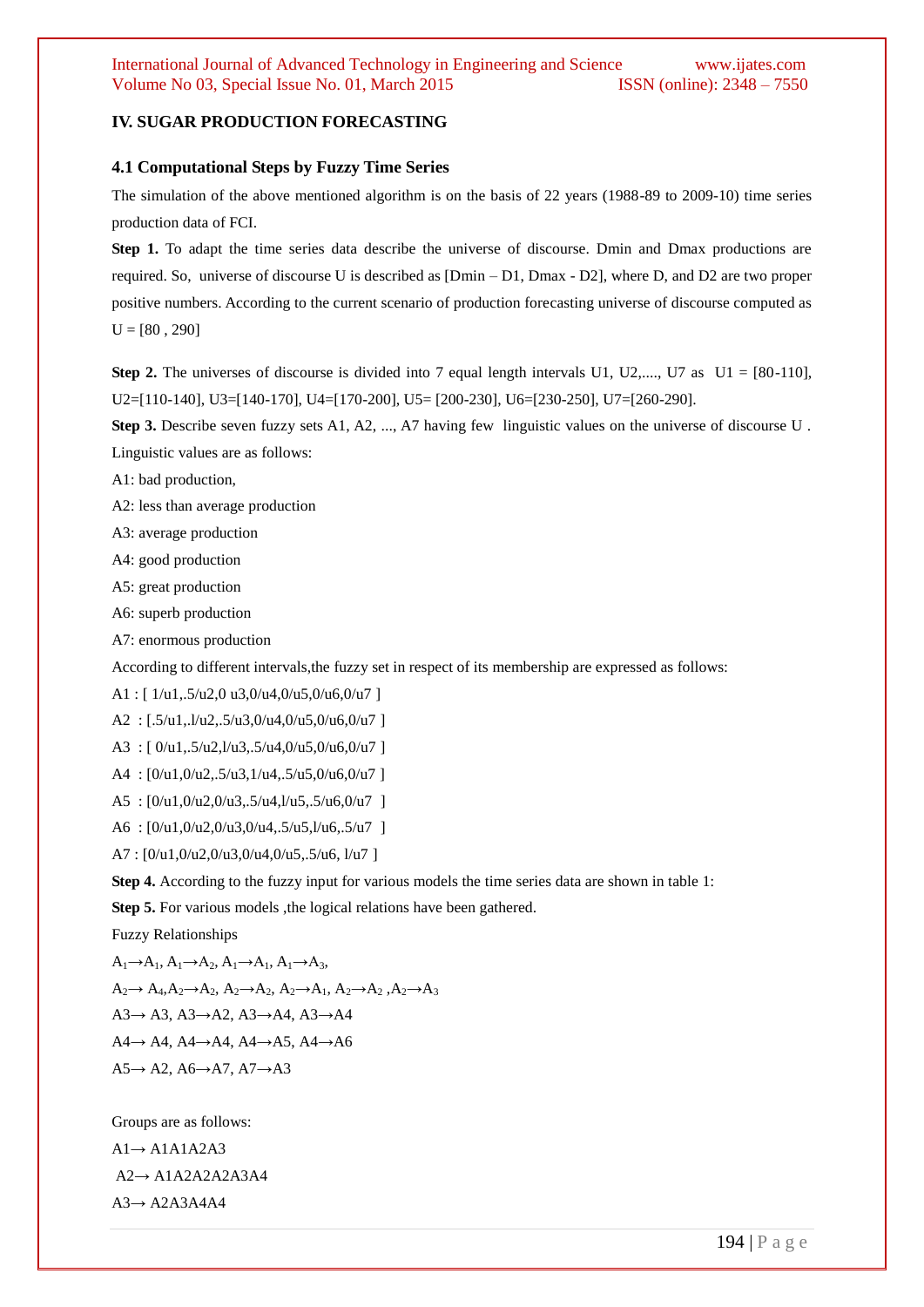#### International Journal of Advanced Technology in Engineering and Science www.ijates.com Volume No 03, Special Issue No. 01, March 2015 ISSN (online): 2348 - 7550

A4→ A4 A4A5 A6  $A5 \rightarrow A2$  $A6 \rightarrow A7$  $A7 \rightarrow A3$ 

According to chen[1] higher order model,FLR group second order is as follows:

 $A1A1 \rightarrow A2$  $A1A2 \rightarrow A2$  $A2A2 \rightarrow A1$  $A2A1 \rightarrow A1$  $A1A1 \rightarrow A3$  $A1A3 \rightarrow A3$  $A3A3 \rightarrow A2$  $A3A2 \rightarrow A2$  $A2A2 \rightarrow A3$  $A2A3 \rightarrow A4$  $A3A4 \rightarrow A4$  $A4A4 \rightarrow A4$  $A4A5 \rightarrow A2$  $A5A2 \rightarrow A2$  $A2A2 \rightarrow A4$  $A2A4 \rightarrow A6$  $A4A6 \rightarrow A3$  $A6A7 \rightarrow A3$  $A7A3 \rightarrow A4$ 

According to chen[1] higher order model,FLR group second order is as follows:

 $#A1A1 \rightarrow A2$ 

 $A1A1A2 \rightarrow A2$  $A1A2A2 \rightarrow A1$  $A2A2A1 \rightarrow A1$  $A2A1A1 \rightarrow A3$  $A1A1A3 \rightarrow A3$  $A1A3A3 \rightarrow A2$  $A3A3A2 \rightarrow A2$  $A3A2A2 \rightarrow A3$  $A2A2A3 \rightarrow A4$  $A2A3A4 \rightarrow A4$  $A2A3A4 \rightarrow A4$  $A3A4A4 \rightarrow A4$  $A4A4A4 \rightarrow A5$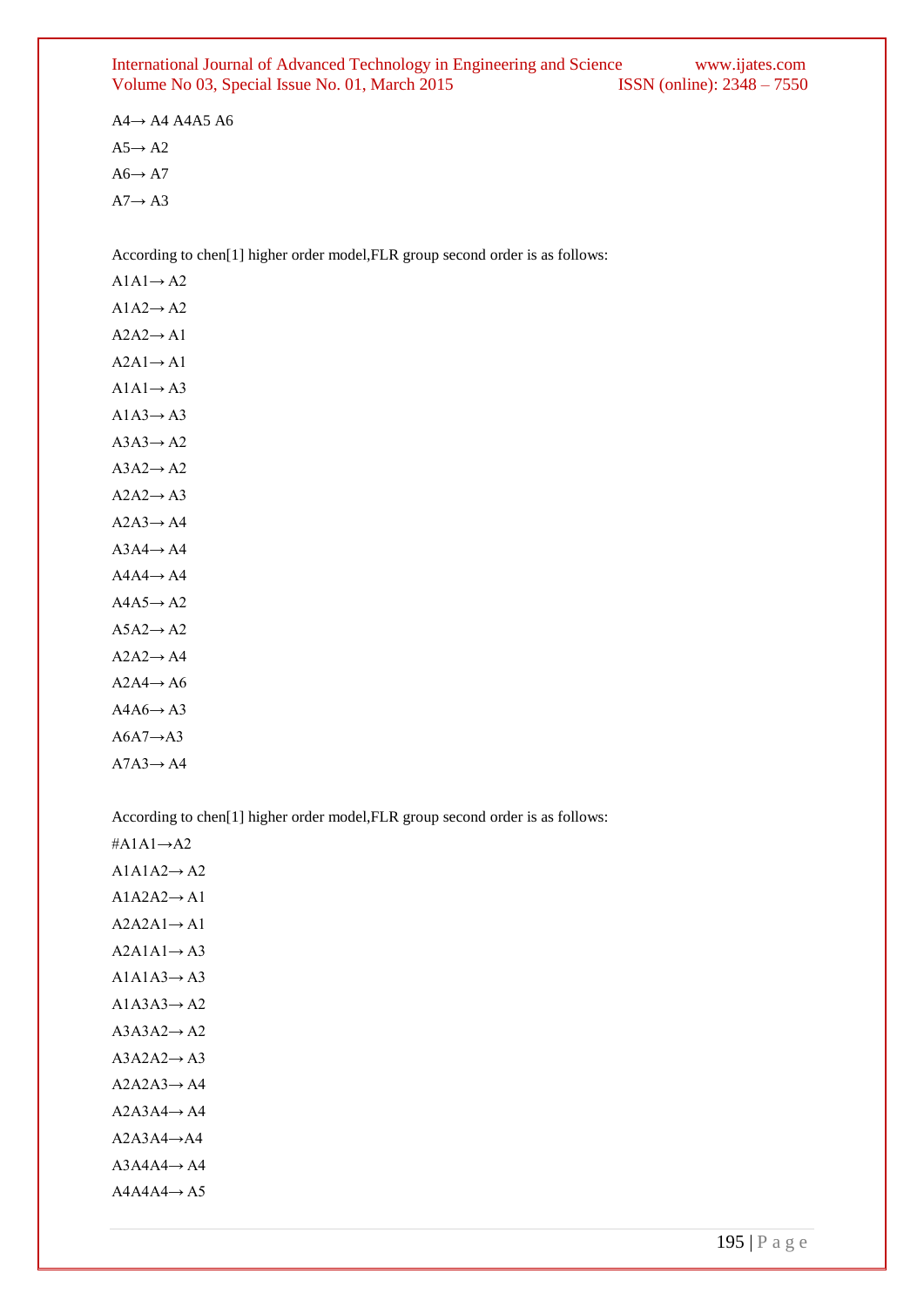#### International Journal of Advanced Technology in Engineering and Science www.ijates.com Volume No 03, Special Issue No. 01, March 2015 ISSN (online): 2348 - 7550

 $A4A4A5 \rightarrow A2$  $A4A5A2 \rightarrow A2$  $A5A2A2 \rightarrow A4$  $A2A2A4 \rightarrow A6$  $A2A4A6 \rightarrow A7$  $A4A6A7 \rightarrow A3$  $A6A7A3 \rightarrow A4$  $A7A3A4 \rightarrow #$ 

According to chen[1] higher order model,FLR group second order is as follows:

#A1A1A2→ A 2  $A1A1A2A1 \rightarrow A1$  $A1A2A2A1 \rightarrow A1$  $A2A2A1A1 \rightarrow A3$  $A2A1A1A3 \rightarrow A3$  $A1A1A3A3 \rightarrow A2$  $A1A3A3A2 \rightarrow A2$  $A3A3A2A2 \rightarrow A3$  $A3A2A2A3 \rightarrow A4$  $A2A2A3A4 \rightarrow A4$  $A2A3A4A4 \rightarrow A4$  $A3A4A4A4 \rightarrow A5$  $A4A4A4A5 \rightarrow A2$  $A4A4A5A2 \rightarrow A2$  $A4A5A2A2 \rightarrow A4$  $A5A2A2A4 \rightarrow A6$  $A2A2A4A6 \rightarrow A7$  $A2A4A6A7 \rightarrow A3$  $A4A6A7A3 \rightarrow A4$  $A6A7A3A4 \rightarrow #$ 

According to chen[1] higher order model,FLR group second order is as follows:

#A1A1A2A2→ A1  $A1A1A2A2A1 \rightarrow A1$  $A1A2A2A1A1 \rightarrow A3$  $A2A2A1A1A3 \rightarrow A3$  $A2A1A1A3A3 \rightarrow A2$  $A1A1A3A3A2 \rightarrow A2$  $A1A3A3A2A2 \rightarrow A3$  $A3A3A2A2A3 \rightarrow A4$ A3A2A2A3A4→ A4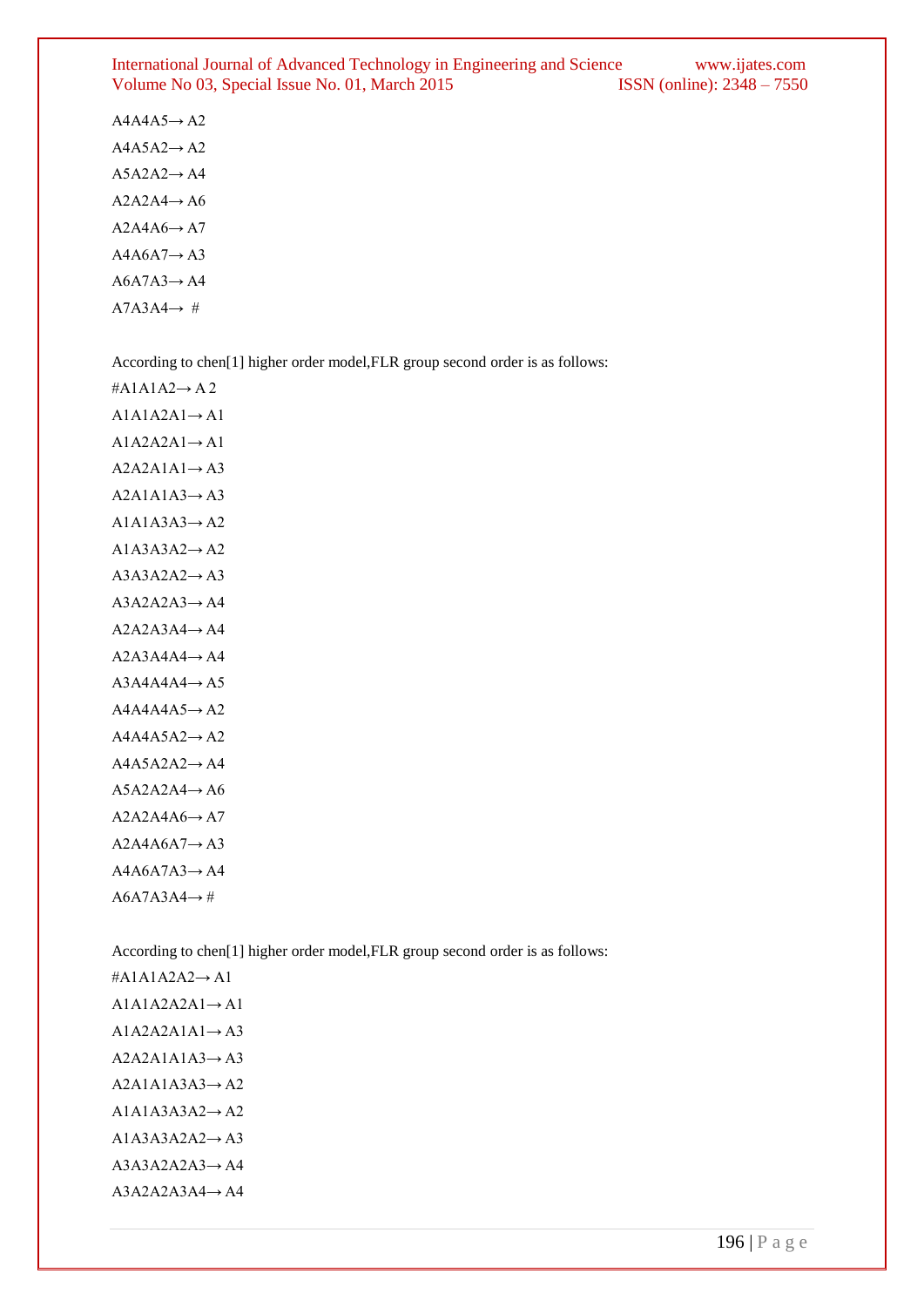#### International Journal of Advanced Technology in Engineering and Science www.ijates.com Volume No 03, Special Issue No. 01, March 2015 ISSN (online): 2348 – 7550 Volume No 03, Special Issue No. 01, March 2015

| $A2A2A3A4A4 \rightarrow A4$ |
|-----------------------------|
| $A2A3A4A4A4 \rightarrow A5$ |
| $A3A4A4A4A5 \rightarrow A2$ |
| $A4A4A4A5A2 \rightarrow A2$ |
| $A4A4A5A2A2 \rightarrow A4$ |
| $A4A5A2A2A4 \rightarrow A6$ |
| $A5A2A2A4A6 \rightarrow A7$ |
| $A2A2A4A6A7 \rightarrow A3$ |
| $A2A4A6A7A3 \rightarrow A4$ |
| $A4A6A7A3A4 \rightarrow \#$ |

| <b>Sugar</b>     | <b>Fuzzy</b>      |
|------------------|-------------------|
| production in    | <b>Production</b> |
| <b>Lakh Tons</b> |                   |
| 87.52            | A1                |
| 109.89           | A <sub>1</sub>    |
| 120.47           | A2                |
| 134.11           | A2                |
| 106.09           | $\overline{A1}$   |
| 98.24            | A <sub>1</sub>    |
| 146.43           | $\overline{A3}$   |
| 164.29           | A <sub>3</sub>    |
| 129.05           | A2                |
| 128.44           | $\overline{A2}$   |
| 154.52           | A <sub>3</sub>    |
| 181.93           | A <sub>4</sub>    |
| 185.1            | A <sub>4</sub>    |
| 184.96           | A <sub>4</sub>    |
| 201.32           | A <sub>5</sub>    |
| 139.58           | $\overline{A2}$   |
| 130              | A2                |
| 191              | A <sub>4</sub>    |
| 257.54           | A <sub>6</sub>    |
| 263              | $A\overline{7}$   |
| $\overline{147}$ | $\overline{A3}$   |
| 188              | A <sub>4</sub>    |
|                  |                   |

**Table 1 Sugar Production Data's Fuzzification**

**Step 6**:-Calculation of fuzzy forecast of the sugar production have been forwarded by the four different models: Chen[2]( Model-1) ,Huang[3](Model-2),S.R. Singh[6] (Model-3) and Chen higher order[1] ( Model-4) .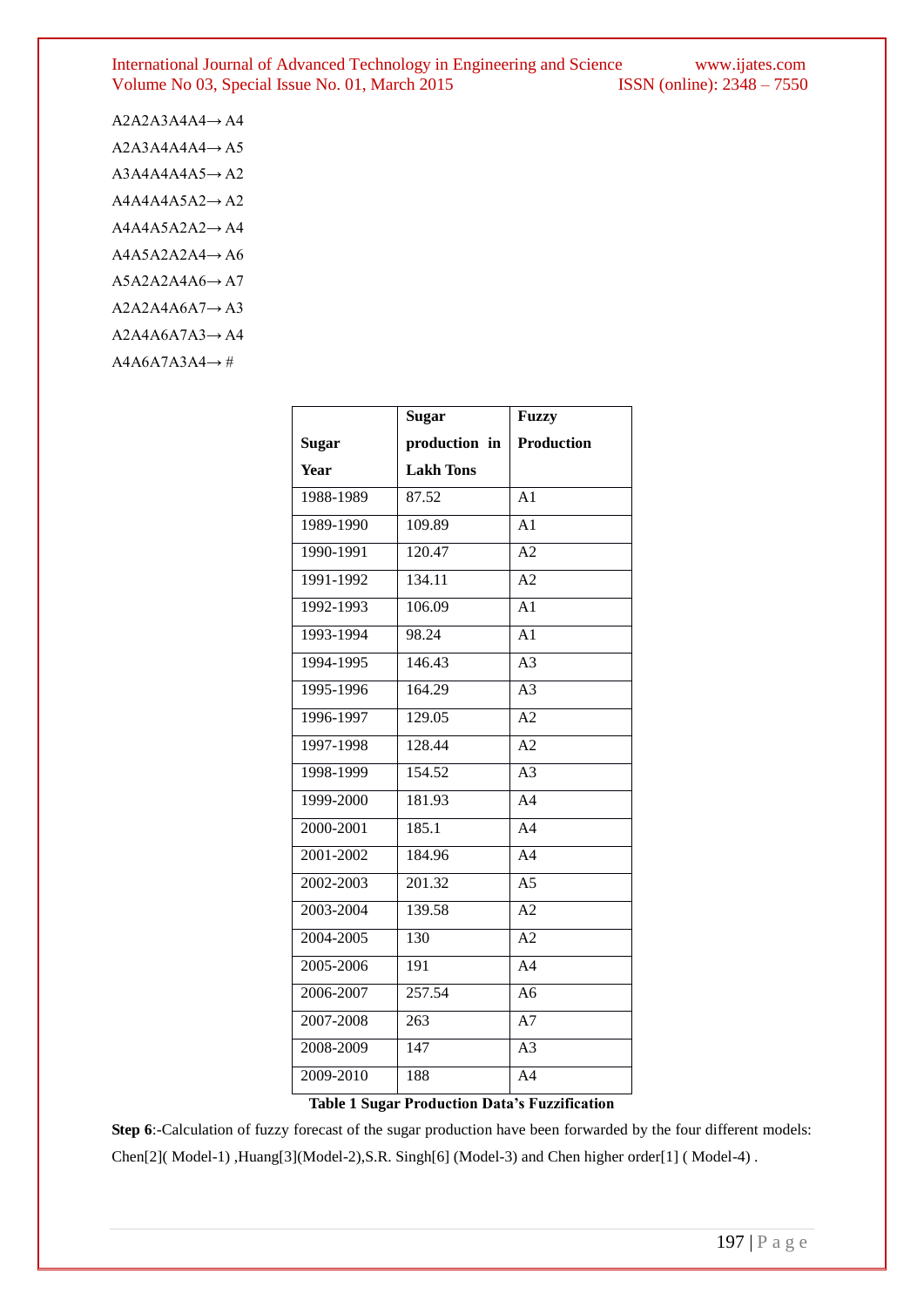#### International Journal of Advanced Technology in Engineering and Science www.ijates.com Volume No 03, Special Issue No. 01, March 2015 **ISSN** (online): 2348 – 7550

**Step 7.** Defuzzification is the reversal of Fuzzification.In this process , fuzzy output of model is metamorphose to crisp values for receiving the forecasted values.



#### **Fig.1 Comparison of Actual and Forecasted Sugar Production by Varios Models**

In Fig. 1 we can notice that according to different intervals there are wide ups and downs in sugar production. In cthe scenario of sugar production, same forecast is being reflected by four varius models.We can see in fig 1 that model4 is in close with the actual production while remaining models comprises of large variations.

#### **4.2 Calculative Steps by Artificial Neural Network**

Step-by-step for forecasting of neural network:

1. Mention the input instructions (viz. those (Z1, Z2, Z3 …., Zn) ethereal instructions which straightforwardly affect the crop production .

2. Assemble the production data of t years and past years.

3. Tune the production data such that all the value must be in the range of 0 and 1.

4. Form the Artificial Neural Network (ANN) with the remuneration of number of layers.hidden layers and neurons.

5. Choose the most effective training algorithm for ANN.

6. In consideration of the problem describe the transfer function for different layers.

7. Select the number of span and objective for ANN.

8. Choose the procedural tool to note the simulator for the suggested neural network.

9. Then train the ANN in collection with the production data of previous " n" years for

selected instructions  $(Z1, Z2, Z3, \ldots, Zn)$  and actual productions ( $P(t-1), P(t-2), P(t-3), \ldots, P(t-m)$ ).

10. When the ANN is trained for the aim then use the test procdure for the years  $t + 1$ ,  $t + 2$ ,  $t + 3$  ……. t+p .The output of ANN is collected.

11. Perform the relative study with models of fuzzy series forecasting.

12. Perform the error analysis with notified forecasted and actual values to verify the model.

This concept is fine for multi-valued data in which we can notice that what all parameters are affecting the data and what all parameters will help for training,thus this concept is lenghty and not appropriate for a parameter data. Contrary to this, if we have a number of parameter which affects the production thus it will surely reflects great outcomes in comparison to methods of fuzzy time series. In this paper we are explaining steps for the forecasting of sugar production with the help of ANN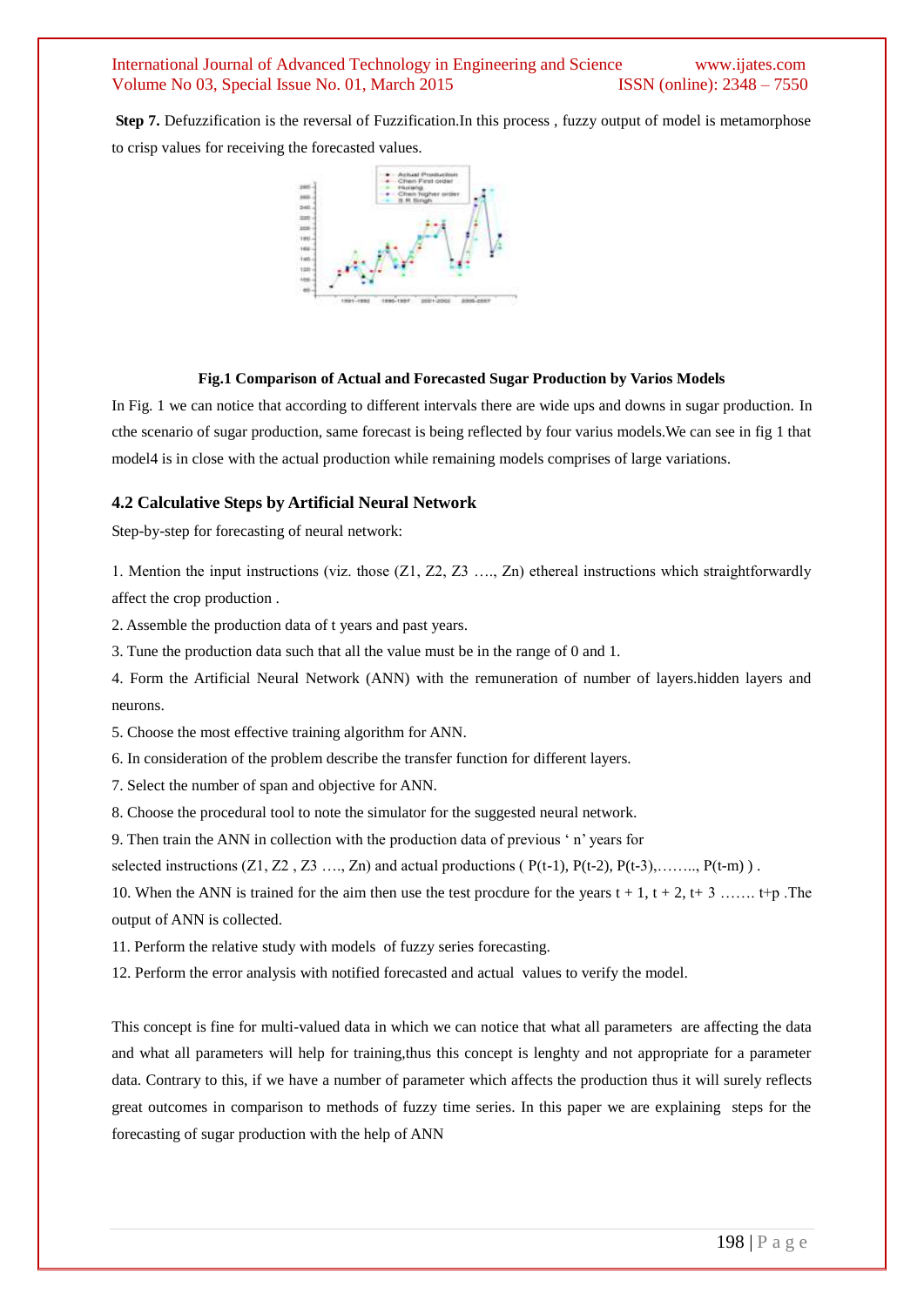#### International Journal of Advanced Technology in Engineering and Science www.ijates.com Volume No 03, Special Issue No. 01, March 2015 **ISSN** (online): 2348 – 7550

#### **V. COMPARITIVE STUDY OF FORECASTING RESULTS**

Here, we contrast the results of different forecasting methods on past data of sugar production. A relation of mean square errors (MSE) with various procedures is given in table ,where the mean square error (MSE) is shown below:

#### **MSE=∑ ( Actual Production –Forecasted Production)<sup>2</sup> /n**

Where  $i=1$  to n.

|     | S.R.Singh[Chen |          | Chen              | Huarng[3] |
|-----|----------------|----------|-------------------|-----------|
|     | 5              | Higher   | $\lceil 2 \rceil$ |           |
|     |                | order[1] |                   |           |
| MSE | 1534.12        | 63.45    | 562.78            | 329.05    |

**Table 2 Relation of MSE**

### **VI. CONCLUSION**

The inducement of the application of fuzzy time series in various crop production forecast is to reinforce the expansion of DSS in agricultural production system, one of the actual life issue lies in the group having unpredictability in open and hidden parameters. The previous experiences disclose that the agricultural production system is a multiplex process and tough to model by the statistical formulations, in concern with even all the excellence practices of cropping are inherited; the unpredictability comes in the crop production because of few uncontrolled parameters. Moreover, the sugar production being inflict with the field data, accuracy of data is consistently an impotant issue. The previous time series crop production data used in the current study is gathered from Food Corporation of India. An another scenario was to make a contrast between different techniques of fuzzy time series and neural network method. It is perceived that it gives better results than methods of fuzzy time series As seen in neural network elucidation is done by ANN,thus neural network is considered as objective in comparison to methods of fuzzy time series. It can simply control the imprecision and any degree of intermittent in the data.

#### **REFERENCES**

- [1] S.M Chen(2002)."Forecasting Enrollments Based on High-Order Fuzzy Time Series," Cybernetic Systems, Vol. 33, No. 1, pp. 1–16.
- [2] S.M. Chen and C.C. Hsu. (2004). A new method to forecast enrollments using fuzzy time series. International Journal of Appl. Sciences and Eng.,2(3):234-244.
- [3] K. Huarng, (2001). "Heuristic models of fuzzy time series for forecasting," Fuzzy Sets Systems, vol. 123, no. 3, pp. 369–386.
- [4] K. Huarng, (2001). "Effective Lengths of Intervals to Improve Forecasting in Fuzzy Time Series," Fuzzy Sets System, Vol. 123, No. 3, pp. 387–394.
- [5] S.R.Singh,(2007)A Simple Time variant method for Fuzzy Time Series Forecasting, Cybernetics and Systems: An International Journal, 38: 305–321(RICE)
- [6] S.R.Singh,(2008) A Computational method of forecasting based on Fuzzy Time Series, Mathematics and Computer Simulation 79,539-554.
- [7] Nabardevalutionstudy,http://www.nabard.org/FileUpload/DataBank/EvaluationStudy/ Sugarcane\_200309.pdf